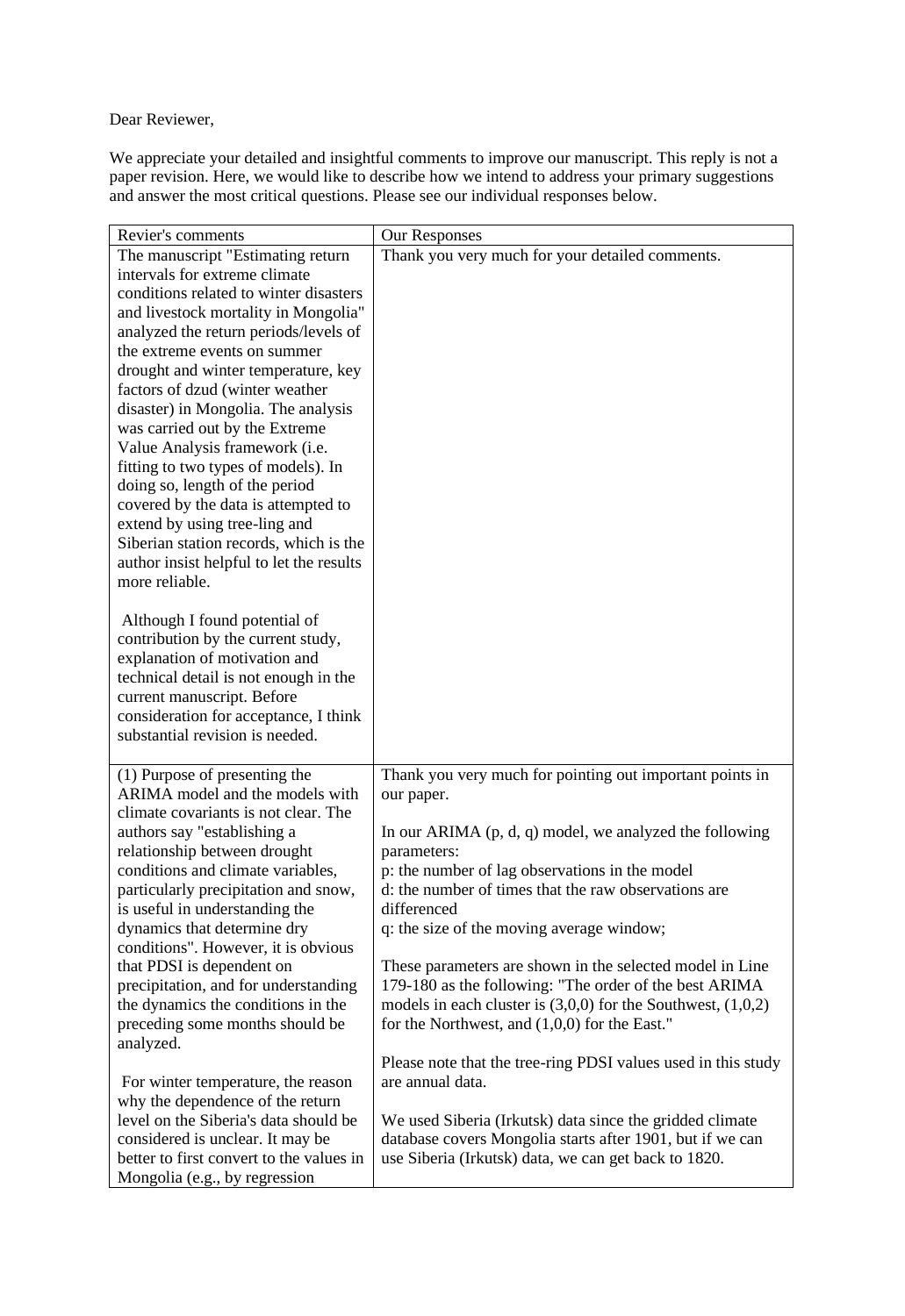| models) and then to input the<br>converted values to GEV and GPD<br>than to directly consider the<br>Irkutsk's data in GEV and GPD.                                                         | The rationale for choosing our method to use the Siberia<br>data is as follows. First, Siberia is a good proxy for<br>Mongolia. Existing studies, such as Munkhjargal et al.<br>$(2020)$ , Iijima et al. $(2018)$ , and He $(2017)$ , suggest the<br>winter temperatures between Mongolia and Siberia are<br>correlated spatially, which are driven by polar jet dynamics.<br>Second, the relationship between these two variables is<br>robust using bootstrap from Irkutsk data. |
|---------------------------------------------------------------------------------------------------------------------------------------------------------------------------------------------|------------------------------------------------------------------------------------------------------------------------------------------------------------------------------------------------------------------------------------------------------------------------------------------------------------------------------------------------------------------------------------------------------------------------------------------------------------------------------------|
| (2) Discussion on whether the<br>reliability has been improved<br>compared to the case where data<br>only after 1940 is used is needed.                                                     | Our studies extended the time horizon by using tree-ring<br>and proxy data. We can compare an analysis based on the<br>1940-data with the complete data in the revised version.                                                                                                                                                                                                                                                                                                    |
| (3) Stationarity means there is no<br>impact by the global warming?                                                                                                                         | Though we don't specify the influence of global warming<br>on stationarity in our data, Batima (2006) analyzes climate<br>trends and implications for impacts on livestock mortality<br>in Mongolia. Batima (2006) reveals that the trend for<br>increasing incidence of drought in the growing season is<br>statistically significant at the 95% level and contributes to<br>the higher mortality rates in 2000-2003.                                                             |
| (4) English should be checked by<br>native editors.                                                                                                                                         | Thank you very much for pointing out these parts. We will<br>certainly address these parts in the revised version.                                                                                                                                                                                                                                                                                                                                                                 |
| Page $(P)$ 1 Lines $(Ls)$ 23: In the<br>manuscript, the usages of "return<br>level" and "return period" are<br>confusing. (see also Ls78, 101, 103,<br>116, 122, 124, 286 (and Fig 5), 297) | We will fix these in the revised version.                                                                                                                                                                                                                                                                                                                                                                                                                                          |
| P1 L32: "thus": I could not<br>understand how the previous<br>sentence supports this sentence.                                                                                              | We will clarify our logical flow in the revised version.                                                                                                                                                                                                                                                                                                                                                                                                                           |
| P2 Ls33-34: "Here ---insurance"<br>These are not treated effectively by<br>the current study. If the authors want<br>to argue this, reorganization of the<br>manuscript is needed.          | We will play down the contribution of our study to the<br>insurance sector.                                                                                                                                                                                                                                                                                                                                                                                                        |
| P2 Ls 38-40: A total ---in Mongolia:<br>present the source (literature).                                                                                                                    | Accordingly, we will add the source, Middleton et al.<br>(2015).                                                                                                                                                                                                                                                                                                                                                                                                                   |
| P2 L49: Tachiiri et al (2008) used<br>snow amount (SWE), not<br>temperature, isn't it?                                                                                                      | Thank you very much for pointing out this. We meant that<br>we referred Tachiiri et al. (2008) for "precipitation." But it<br>might not be clear. We will accordingly cite the study.                                                                                                                                                                                                                                                                                              |
| P <sub>2</sub> Ls63-66: I could not understand<br>the advantages of the index-based<br>insurance compared to the livestock-<br>loss-based one.                                              | The advantage of index-based insurance is that payment is<br>faster than loss-based insurance because payment will be<br>made once the predetermined index, such as precipitation<br>amount or temperature, exceeds the threshold. In contrast to<br>loss-based insurance, an insurance company must assess<br>losses before making payment, which requires labor and<br>time. We will explain this adequately.                                                                    |
| P3 L69: "few studies" Do you mean<br>there are some examples? If so it is<br>better to briefly introduce them.                                                                              | Thank you very much for pointing out this. We will cite a<br>few relevant papers, such as Hessl et al. (2018).                                                                                                                                                                                                                                                                                                                                                                     |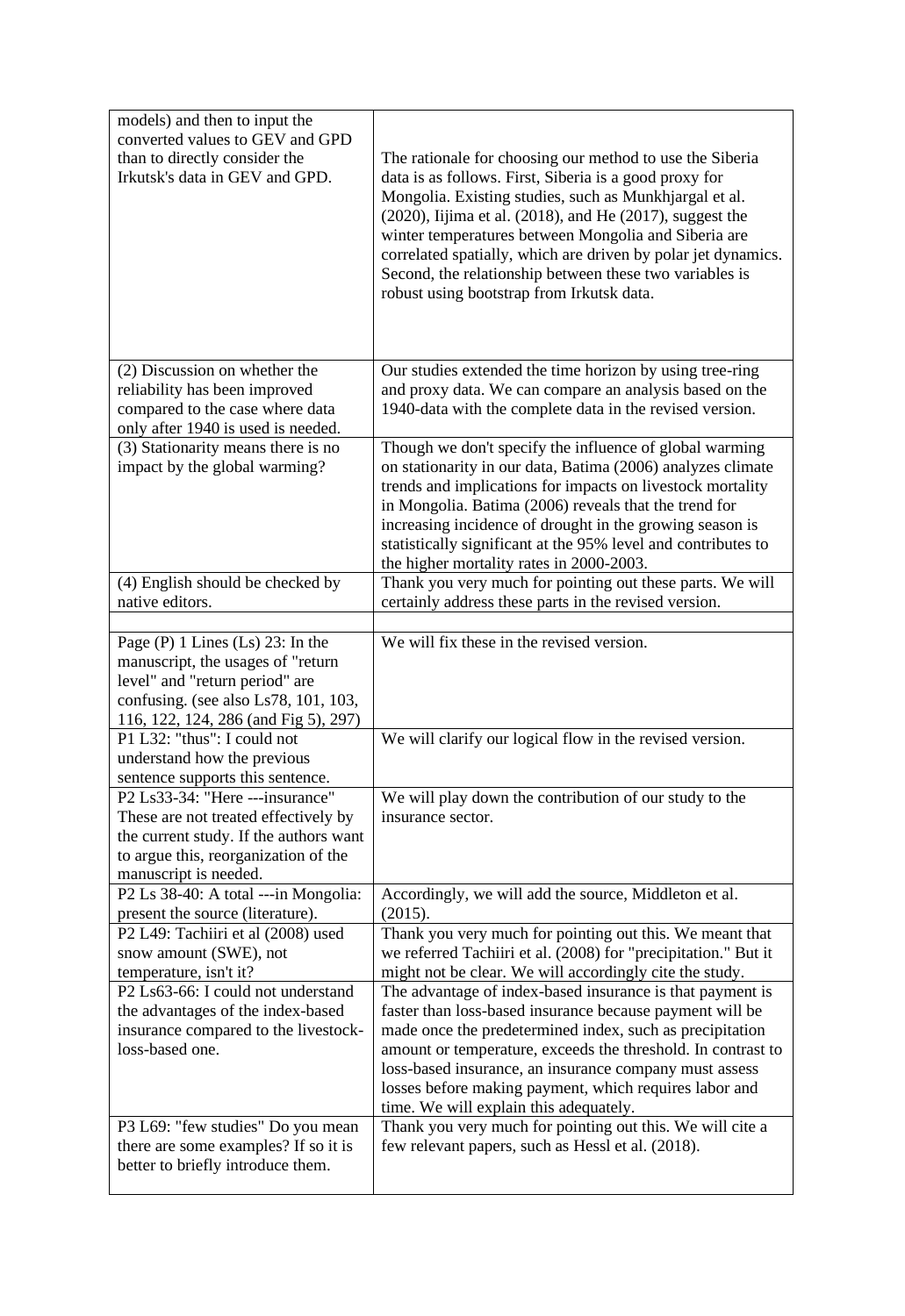| P3 L74: In Bayasgalan et al. (2009),<br>I could understand the mechanism<br>how drought becomes more frequent<br>in the future, but why dzud will be<br>more frequent is not clear.                                                                                                                                                                                                                                                                                      | In addition to Bayasgalan et al. (2009), Munkhjargal et al.<br>(2020) discuss the increased frequency of dzud while<br>analyzing the interdecadal variability of extreme cold air<br>outbreak events. Also, Cohen et al. (2010) analyzed the<br>2009-2010 winter and found that the cold winter of 2009-<br>2010 in Eurasia was more associated with an extreme<br>Arctic Oscillation (AO) event than El Niño/Southern<br>Oscillation (ENSO). We will elaborate more on this in the<br>revised version by following Munkhjargal et al. (2020),<br>Cohen et al. (2010), and Iijima et al. (2018).                                                                                                                                                                                                                                                                                                                                                                                                                                                       |
|--------------------------------------------------------------------------------------------------------------------------------------------------------------------------------------------------------------------------------------------------------------------------------------------------------------------------------------------------------------------------------------------------------------------------------------------------------------------------|--------------------------------------------------------------------------------------------------------------------------------------------------------------------------------------------------------------------------------------------------------------------------------------------------------------------------------------------------------------------------------------------------------------------------------------------------------------------------------------------------------------------------------------------------------------------------------------------------------------------------------------------------------------------------------------------------------------------------------------------------------------------------------------------------------------------------------------------------------------------------------------------------------------------------------------------------------------------------------------------------------------------------------------------------------|
| P3 L76: For the future, models are<br>used?                                                                                                                                                                                                                                                                                                                                                                                                                              | We refer to Bayasgalan et al. (2009) here to highlight that<br>their results show that dzud is projected to increase in terms<br>of frequency and magnitude using their model. In revising<br>the paper, we will mention using CMIP 5 or 6 models for<br>future assessments.                                                                                                                                                                                                                                                                                                                                                                                                                                                                                                                                                                                                                                                                                                                                                                           |
| P3 L88: Does "distribution" here<br>mean probabilistic distribution, or<br>spatial distribution?                                                                                                                                                                                                                                                                                                                                                                         | We meant a probabilistic distribution. We will clarify this<br>in our revised manuscript.                                                                                                                                                                                                                                                                                                                                                                                                                                                                                                                                                                                                                                                                                                                                                                                                                                                                                                                                                              |
| P3 L100 Snowfall in winter is also<br>considered to be important, isn't it?                                                                                                                                                                                                                                                                                                                                                                                              | As cited in our paper, Rao et al. 's 2015 model is based on<br>winter temperature, summer drought, summer precipitation,<br>and summer potential evaporanspiration. Their model<br>explains 48.4% of the total variability in the mortality<br>dataset.                                                                                                                                                                                                                                                                                                                                                                                                                                                                                                                                                                                                                                                                                                                                                                                                |
| P4 Ls108-9: "mortality assumes that<br>the size of the population does not<br>matter." I do not agree with that, as<br>in my understanding it is possible<br>that mortality depends on the size.<br>Also, this does not explain why<br>analyzing climate variables is more<br>effective to moderate the damage of<br>dzud than analyzing mortality or<br>loss. If the authors consider<br>mortality is not a good indicator,<br>how about number of livestock<br>killed? | We agree with you as we wrote in the following sentence<br>below: "In fact, changes in livestock populations also<br>matter since they can also be related to changes in socio-<br>economic factors, such as shortage of food supply, which<br>can be related to non-climate factors." What we meant here<br>was that mortality "rate" assumes that the size of the<br>population does not matter. We will clarify this in the<br>revised version.                                                                                                                                                                                                                                                                                                                                                                                                                                                                                                                                                                                                     |
| P4 Ls110-5: If livestock death<br>depends not only on climatic factors,<br>but also on socio-economic factors,<br>index insurance is not reasonable, is<br>it?                                                                                                                                                                                                                                                                                                           | Index insurance requires a pre-determined index which<br>other parties cannot manipulate. In this sense, climate<br>factors are a good candidate for an index. Socio-economic<br>factors would determine the target populations to be<br>covered. Index insurance can be applied at many scales.<br>Here, we consider the Government of Mongolia as the<br>purchaser of the insurance at an aggregate level, and the<br>amount of coverage they would seek would indeed be<br>informed by their assessment of the socio-economic factors.<br>If the index insurance targeted individual herders, then the<br>coverage purchased per herder would relate to their socio-<br>economic factors. However, we considered the country<br>scale, since the government is expected to help during such<br>an emergency, index insurance would provide rapidly<br>accessible capital for relief programs, and the government<br>planning process can account for socio-economic factors as<br>part of a delivery mechanism for the relief of the<br>population. |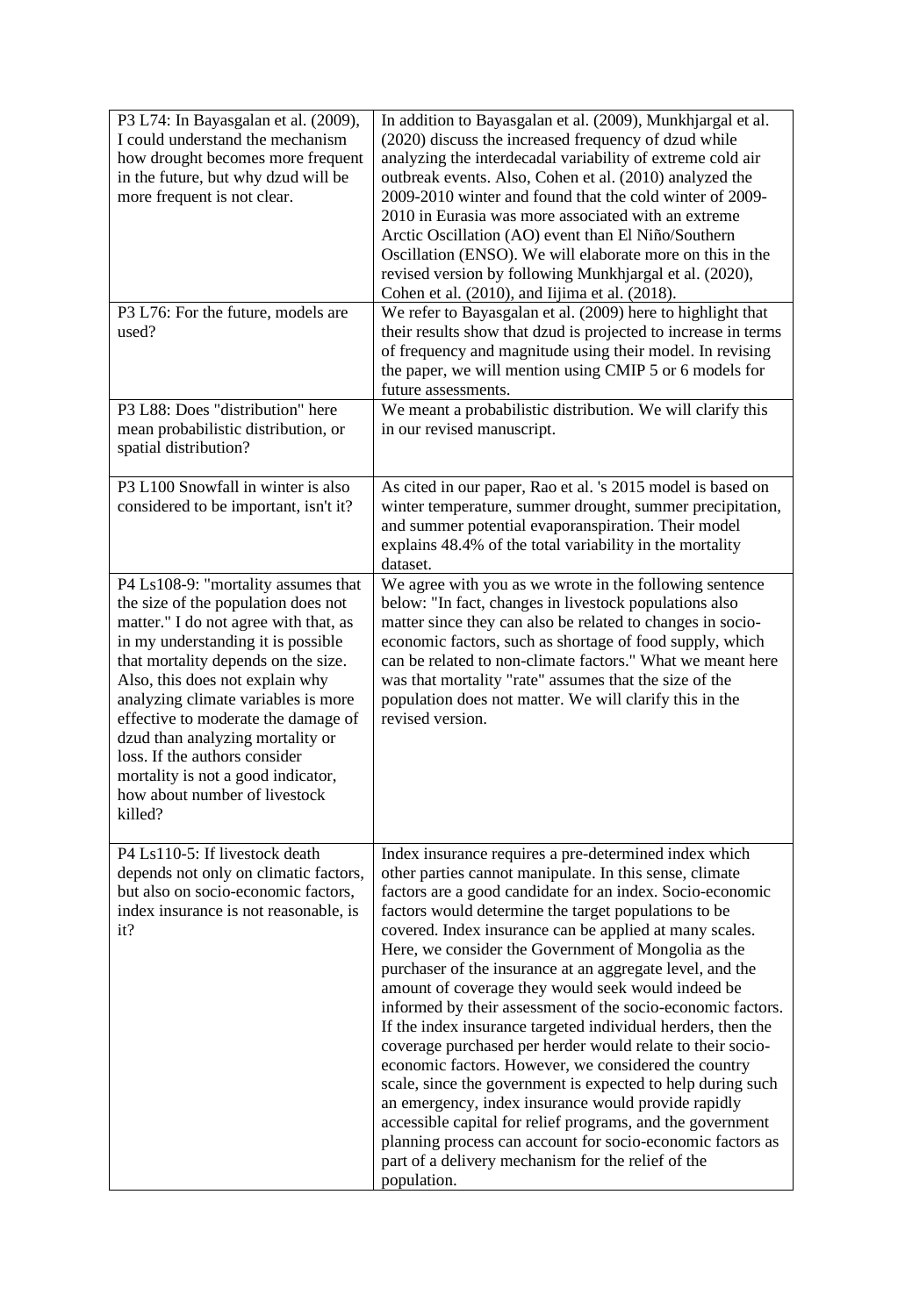| P4 L119: "for the future": is the<br>future discussed in the manuscript?                                                                                                                                                                   | In our paper, this "the future" means the future design of<br>index insurance, for example, as discussed in the other parts<br>of the paper.                                                                                                                                                                                                                                                                                                                                                |
|--------------------------------------------------------------------------------------------------------------------------------------------------------------------------------------------------------------------------------------------|---------------------------------------------------------------------------------------------------------------------------------------------------------------------------------------------------------------------------------------------------------------------------------------------------------------------------------------------------------------------------------------------------------------------------------------------------------------------------------------------|
| P4 L130: What do "many<br>opportunities" mean here?                                                                                                                                                                                        | Many opportunities mean the following sentence, "This has<br>the advantage of reducing the bias in the near-term<br>projection, assessment of the return period, and recurrence<br>interval associated with the event."                                                                                                                                                                                                                                                                     |
| P5 L147: I could not understand<br>what "because " is for.                                                                                                                                                                                 | We will clarify this in our revised manuscript.                                                                                                                                                                                                                                                                                                                                                                                                                                             |
| P5 L150: "Kaheil and Lall" should<br>be "Lall and Kaheil (2011)"? I could<br>not access Lall and Kaheil (2011).<br>Add more information on this<br>literature in the reference list so that<br>the readers can access that when<br>needed. | The suitable references are the following: Lall, U.,<br>Devineni, N., & Kaheil, Y. (2016). An empirical,<br>nonparametric simulator for multivariate random variables<br>with differing marginal densities and nonlinear dependence<br>with hydroclimatic applications. Risk Analysis, 36(1), 57-<br>73; and Y. Kaheil and U. Lall, 2011, Investigation of<br>Climate Impact on Mongolian Livestock Mortality, Report<br>to the World Bank, Project TF94002. We will cite them<br>properly. |
| P5 Ls151-2: "which were adjusted<br>in growing seasons": More<br>information on how they were done<br>is needed.                                                                                                                           | The clustering was initially made in Lall, U., Devineni, N.,<br>& Kaheil, Y. (2016). Their spatial clusters were identified<br>using hierarchical clustering (Johnson, S. C. (1967). We<br>will put a brief explanation about this.                                                                                                                                                                                                                                                         |
| P5 L154: "to improve risk analysis<br>of Dzud and mortality of livestock<br>in Mongolia": Is this consistent with<br>Ls 89-91?                                                                                                             | This is consistent. We meant that in Line $89 - 91$ , our risk<br>analysis is not the one with a probability of an event x<br>consequent losses/damages. We focus on the probability<br>analysis as we write in Line 89-90.                                                                                                                                                                                                                                                                 |
| P6 Ls161-2: The Mann-Kendall test<br>is for each time series? If so each<br>row of Table 1 is a pair of two<br>clusters, to show the results of the<br>Mann-Kendall test in the right-most<br>column of Table 1 is not<br>appropriate?     | Thank you very much for pointing out this. These two<br>columns should be separated. The right column should<br>indicate Mann-Kendall values for Southwest, East, and<br>Northwest, respectively. We will revise it accordingly.                                                                                                                                                                                                                                                            |
| $Ps7-8$ Ls190-191: how they are<br>"scaled"?                                                                                                                                                                                               | We will adequately explain this in the note in the revised<br>version.                                                                                                                                                                                                                                                                                                                                                                                                                      |
| P8 Table 2: how fine is "high<br>resolution" of WMO and CRU data?                                                                                                                                                                          | Both datasets has high-resolution of 0.5 x 0.5-degree<br>resolution. We will add this in the revised version.                                                                                                                                                                                                                                                                                                                                                                               |
| P9 Eq 1 (and Eq.3): What does" $+$ "<br>in the last term mean? Also, there is<br>no $y$ + in Eq 1 (may be z is so?).                                                                                                                       | $y_+$ means max $\{y, 0\}$ , meaning that if y is negative, choose<br>zero, otherwise choose y. Then, in equation 1, "+" indicates<br>the same meaning. If the inside of the parentheses is<br>negative, take zero.                                                                                                                                                                                                                                                                         |
| P9 Eq. $(5)$ : Zt is equivalent to H(x)<br>in Eq.3? (same in Eqs $6-7$ )                                                                                                                                                                   | $H(x)$ and $G(z)$ are the distribution "functions". Equation (6)<br>means that Zt is a random variable Z following the<br>distribution GEV with parameters, $\mu$ (t), $\sigma$ (t), $\varepsilon$ (t), which<br>are functions of time.                                                                                                                                                                                                                                                     |
| P10 L223: it is better to move<br>Section 3.1 to Methodology section.                                                                                                                                                                      | We put Section 3.1 here since it is relevant to only Section<br>3, not Section 4.                                                                                                                                                                                                                                                                                                                                                                                                           |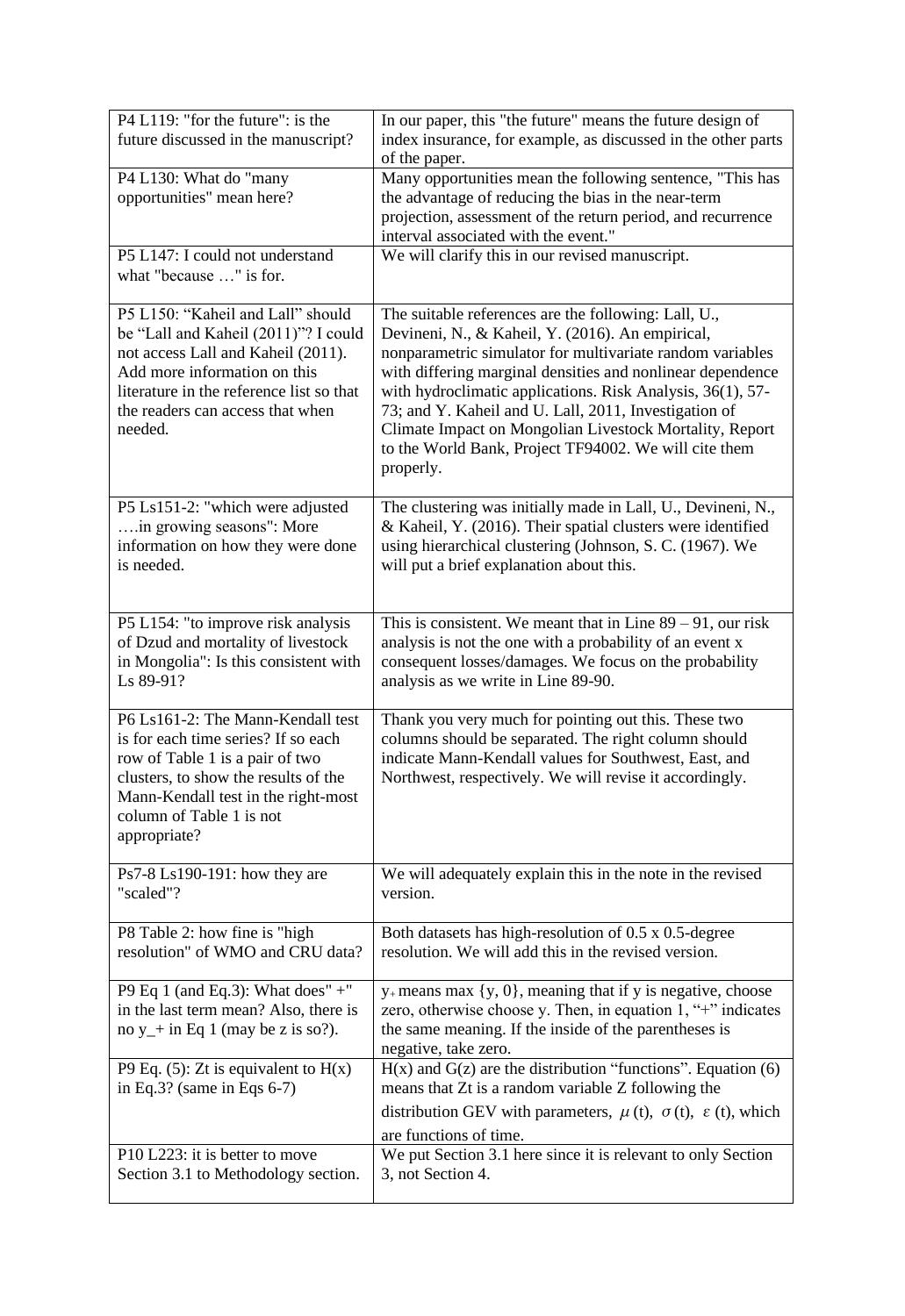| P10 L224: How "fit" was done?                                                                                                                                                                                 | Fitting was done following Section 2.                                                                                                                                                                                                                                                                                                                                                                                                                                                                                                                                                                                                                                  |
|---------------------------------------------------------------------------------------------------------------------------------------------------------------------------------------------------------------|------------------------------------------------------------------------------------------------------------------------------------------------------------------------------------------------------------------------------------------------------------------------------------------------------------------------------------------------------------------------------------------------------------------------------------------------------------------------------------------------------------------------------------------------------------------------------------------------------------------------------------------------------------------------|
| Ps10-11 L244-254: The oscillation<br>shown in Fig 2 is not reflected in the<br>models? Why? Also, I want to know<br>how good fit was obtained by the<br>models. (for other models too)                        | Time components are captured here by taking AR models.<br>The fit was measured by BIC, as shown here.                                                                                                                                                                                                                                                                                                                                                                                                                                                                                                                                                                  |
| P10 L246: "sigma = $0.95+0.002t$ ":<br>Do you mean<br>sigma= $exp(0.95+0.002t)$ ?                                                                                                                             | Yes, thank you for pointing out this. It was a typo.                                                                                                                                                                                                                                                                                                                                                                                                                                                                                                                                                                                                                   |
| P11 Table 3: AR(3): Why order $(3)$<br>is selected as the best model? By<br>what mechanism?                                                                                                                   | Autoregressive-Moving-Average (ARMA) models with<br>different orders are evaluated based on the BIC.                                                                                                                                                                                                                                                                                                                                                                                                                                                                                                                                                                   |
| P12 L260: "could be a real feature<br>or an artifact": Which is more likely<br>here?                                                                                                                          | The nonstationarity is in the scale parameter for the<br>Southwest, with a mean coefficient of 0.002 relative to the<br>constant value of approximately 0.9, so over 100 years the<br>variability could increase from 0.9 to 1.05, if we take 0.9 to<br>be a mid-period estimate, which is rather a modest change.<br>This could reflect changes in the system dynamics, or it<br>could reflect changes in the observational process.                                                                                                                                                                                                                                  |
| P12 L266: Why not 1902?                                                                                                                                                                                       | Our analysis starts in 1903 because the AO index starts in<br>1903. We will revise the description adequately in the<br>revised version.                                                                                                                                                                                                                                                                                                                                                                                                                                                                                                                               |
| P18 Table 7: Why the difference<br>between the values for 10,50,100<br>years are so small? Also if PDSI of<br>around 4 is returned every 10 years,<br>the threshold of 1 is not too small as<br>catastrophes? | The difference between the values for 10, 50, and 100 years<br>is slight because the shape parameters estimated from the<br>GEV for each case are negative. This means that the data is<br>negatively skewed and this leads to an implicit upper bound<br>for the process. As a result, each of the quantiles is<br>restricted by that upper bound and ends up quite close to<br>each other. For the second part, the threshold of 1<br>corresponds to 0.21 upper quantile for southwest and 0.26<br>for both northwest and east, corresponding to 4-5 years<br>return levels. Setting these return levels as thresholds is of<br>interest in terms of social concern. |
| P18 Ls346-7: "All the results show<br>that" What meaning does it have<br>in light of the purpose of the study?<br>$(same for Ls419-20)$                                                                       | This sentence means that we identified which distributions<br>the PDSI values follow. This information is necessary to<br>estimate return periods of extreme drought and cold<br>temperature, which are objectives of this study in Line 122<br>$-125.$                                                                                                                                                                                                                                                                                                                                                                                                                |
| P19 L378: Why seasonality should<br>be removed?                                                                                                                                                               | If both series data have seasonality or periodicity, the<br>correlation between them will be high just for that reason.<br>Removing seasonality helps us identify if the anomalies<br>from the periodic behavior are correlated, or namely if they<br>share similar dynamics in effects induced by atmospheric<br>circulation beyond the seasonal cycle.                                                                                                                                                                                                                                                                                                               |
| P19 L380: "correlation" with what<br>should be clarified.                                                                                                                                                     | Here, the correlation is between the temperature data in<br>Mongolia and Siberia.                                                                                                                                                                                                                                                                                                                                                                                                                                                                                                                                                                                      |
| P20 Ls391-3: The text is not<br>consistent with Table 8.                                                                                                                                                      | We apologize for the typo. The correct one should be the<br>following: "Models with Siberia data both in the location<br>and scale parameter are the lowest BIC for the Northwest.<br>For the Southwest and East, the one with Siberia data in the                                                                                                                                                                                                                                                                                                                                                                                                                     |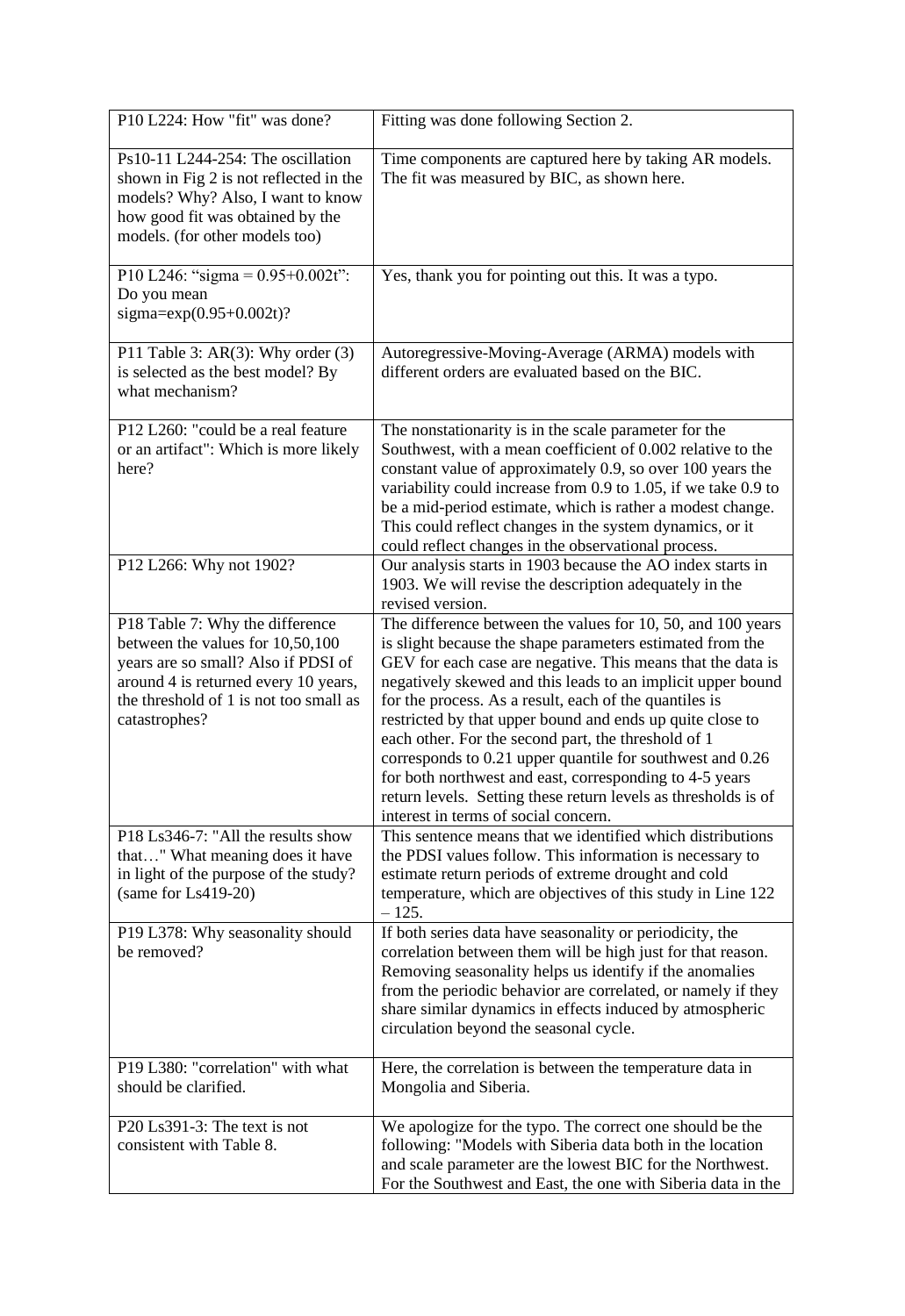|                                                                                                                                                                                                                                                        | location parameter and constant in the scale parameter<br>shows the lowest BIC (Table 8)"                                                                                                                                                                                                                                                                                                                                                                                                                                                                                                                                                                                                                                                                                                                                                                                                                                                                                                                                                                                                                                                                                                                                |
|--------------------------------------------------------------------------------------------------------------------------------------------------------------------------------------------------------------------------------------------------------|--------------------------------------------------------------------------------------------------------------------------------------------------------------------------------------------------------------------------------------------------------------------------------------------------------------------------------------------------------------------------------------------------------------------------------------------------------------------------------------------------------------------------------------------------------------------------------------------------------------------------------------------------------------------------------------------------------------------------------------------------------------------------------------------------------------------------------------------------------------------------------------------------------------------------------------------------------------------------------------------------------------------------------------------------------------------------------------------------------------------------------------------------------------------------------------------------------------------------|
| P21 L408: How the threshold 20<br>was determined should also be<br>explained.                                                                                                                                                                          | As we explained in supplement S1, selecting a threshold is<br>made by looking at the threshold plot of the distribution,<br>similar to Fig S3 and FigS4. We will add these figures in<br>the supplemental in the revised version.                                                                                                                                                                                                                                                                                                                                                                                                                                                                                                                                                                                                                                                                                                                                                                                                                                                                                                                                                                                        |
| P22 Fig 10: Why the uncertainty is<br>very small for East and NW?                                                                                                                                                                                      | Thank you very much for raising this point. In the revised<br>version, we will add a description more on these<br>uncertainties, including high uncertainty for SW.                                                                                                                                                                                                                                                                                                                                                                                                                                                                                                                                                                                                                                                                                                                                                                                                                                                                                                                                                                                                                                                      |
| P22 Ls425-8: "We use the GEV<br>model because the winter minimum<br>temperature data is a single extreme<br>value and that the GEV model is<br>suitable for maxima and minima of<br>block data." then why you also<br>presented the result of the GPD? | Thank you very much for raising this point. Since it may<br>cause confusion, we will remove the sentence in the revised<br>version.                                                                                                                                                                                                                                                                                                                                                                                                                                                                                                                                                                                                                                                                                                                                                                                                                                                                                                                                                                                                                                                                                      |
| P23 Fig 11: What is the cause of the<br>variations? Siberian data?                                                                                                                                                                                     | The variations come from both the statistical properties of<br>the Mongolia data itself and variations attributed to Siberia<br>data.                                                                                                                                                                                                                                                                                                                                                                                                                                                                                                                                                                                                                                                                                                                                                                                                                                                                                                                                                                                                                                                                                    |
| P23 L440: what does "self-<br>calibrated" mean here?                                                                                                                                                                                                   | Self-calibrated means that the index automatically<br>calibrates the behavior of the index at any location by<br>replacing empirically constants in the index computation<br>with dynamically calculated values.                                                                                                                                                                                                                                                                                                                                                                                                                                                                                                                                                                                                                                                                                                                                                                                                                                                                                                                                                                                                         |
| P23 L449: "can be used to improve<br>the risk calculations for livestock<br>index insurance in Mongolia" How?<br>(also in P 24 L 463)                                                                                                                  | Insurance is priced considering three main factors. The first<br>is the probability of exceeding the threshold at which the<br>payout occurs. This is called the fair premium, and it is<br>equal to the payout*annual probability of exceedance of the<br>threshold. The second term is the company's transaction<br>costs and profit. The third term is related to the uncertainty<br>associated with the estimation of the probability. This term<br>reflects the estimation of the uncertainty, which is reduced<br>as the length of record (in this case from the paleoclimate<br>extension) increases, and it also incorporates some<br>consideration of systematic non-random variations that may<br>lead to clustering in payouts, e.g., 7 years wet followed by 7<br>years dry. An assessment of these variations also<br>contributes to the price associated with uncertainty.<br>Typically, for the record lengths available, the uncertainty<br>term can contribute more to the premium than the other two<br>terms. So far, no one in the industry is using paleoclimatic<br>information to extend and reduce coverage costs, but there<br>is interest in using it to understand the clustering of payouts. |
| P23 Ls453-4: Is it the case where<br>rainfall is included as a covariate?                                                                                                                                                                              | Yes, if you mean by this sentence, "The GEV model also<br>shows that the return levels of drought conditions are<br>changing over time and variability is increasing for all the<br>regions." As shown in table 4, we use models with location<br>parameters, including precipitation data.                                                                                                                                                                                                                                                                                                                                                                                                                                                                                                                                                                                                                                                                                                                                                                                                                                                                                                                              |
| P24 L462: "through early warning<br>systems" how the lead time is<br>considered?                                                                                                                                                                       | We meant here that our results could provide implications<br>for designing early warning systems. The lead time of the<br>early warning systems is out of the scope of our paper.                                                                                                                                                                                                                                                                                                                                                                                                                                                                                                                                                                                                                                                                                                                                                                                                                                                                                                                                                                                                                                        |
| P24 Ls462-3: "the estimation of<br>extreme value distributions and<br>return levels has the potential to                                                                                                                                               | Our study estimates the return intervals and underlying<br>probabilistic characteristics of the climate variables.                                                                                                                                                                                                                                                                                                                                                                                                                                                                                                                                                                                                                                                                                                                                                                                                                                                                                                                                                                                                                                                                                                       |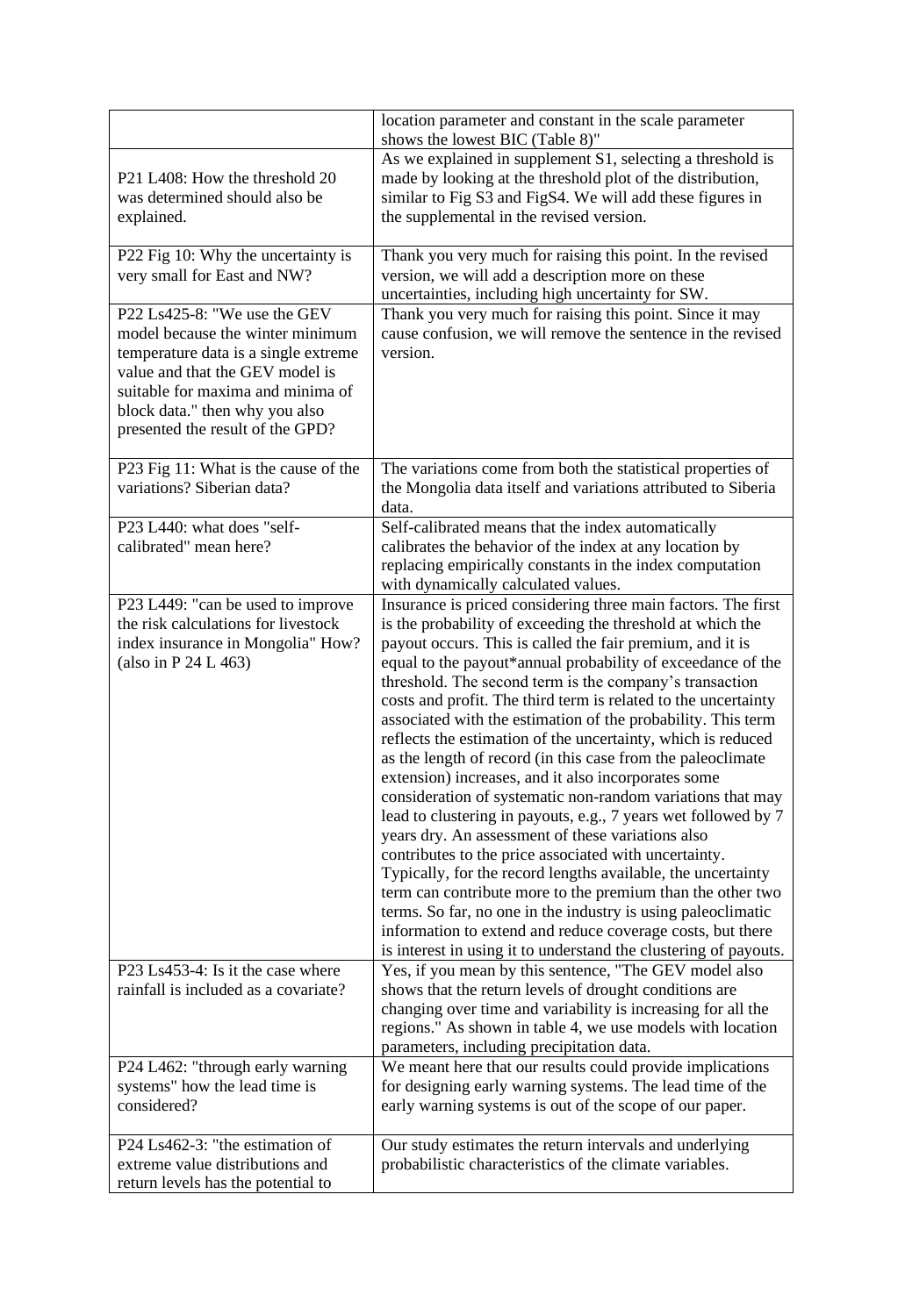| improve livestock index insurance":<br>How?                                                                                                              | Index insurance requires a proper threshold and the<br>understanding of underlying distributions of risk events.<br>Thus, our study would improve the design of index<br>insurance.                                                                                                                                                                                                                                                                                                                                                                                                                                                                                                    |
|----------------------------------------------------------------------------------------------------------------------------------------------------------|----------------------------------------------------------------------------------------------------------------------------------------------------------------------------------------------------------------------------------------------------------------------------------------------------------------------------------------------------------------------------------------------------------------------------------------------------------------------------------------------------------------------------------------------------------------------------------------------------------------------------------------------------------------------------------------|
| $SI P 1 L7$ ; Whereabouts is the<br>"inflection point" in the Figure?                                                                                    | The inflection point is shown around 0-1 in Figure S.4. We<br>subjectively select 1 as explained in Gilleland and Katz<br>(2016).                                                                                                                                                                                                                                                                                                                                                                                                                                                                                                                                                      |
| SI P 1 L14:" Therefore, it is<br>reasonable to use a threshold of 1.0."<br>I could not understand why you<br>could say so from the previous<br>sentence. | We try to capture the upper quantile by this threshold. Our<br>selection of this threshold leads to 0.21 and 0.26 quantile of<br>distributions, which corresponds to 4-5 years return levels.<br>Looking at events above these return levels are of our<br>interest.                                                                                                                                                                                                                                                                                                                                                                                                                   |
| SI P1 Fig S1: What causes high<br>ACF for $x > 20$ (particularly for<br>East). Also, add explanation of the<br>dotted line near $y=0.1$ .                | We don't know the reason for this.                                                                                                                                                                                                                                                                                                                                                                                                                                                                                                                                                                                                                                                     |
| SI P2 Fig S3: Add a bit more<br>explanation on what the figure<br>shows. What is reparameterization?<br>Why the sign was changed by that?                | Fig S3 is used to choose a threshold for GPD following<br>Gilleland and Katz (2016). Fig S3 repeatedly fits the GP<br>distribution function to the data to plot a sequence of<br>threshold choices with some variability information. A<br>subjective selection of 1 as a threshold appears to yield<br>estimates that will not change much. Also, this selection is<br>made based on Fig S4 and the theoretical and practical<br>justification (which means that a threshold of 1 corresponds<br>to a 4- 5 year return level, which is of social interests.)<br>Reparametarization means here the scale parameter is<br>adjusted so that it is not a function of threshold (Gilleland |
|                                                                                                                                                          | and Katz (2016)). We will provide a brief note of the<br>technical details in the revised version.                                                                                                                                                                                                                                                                                                                                                                                                                                                                                                                                                                                     |
| SI Ps3-4; Add more explanation on<br>Figs S5 and S6 (on the red marks,<br>red curves, numbers at the center of<br>the boxes etc).                        | Red marks show statistical significance, while red curves<br>show the smoothed curve.                                                                                                                                                                                                                                                                                                                                                                                                                                                                                                                                                                                                  |
| SI P6 Table S4: Add information on<br>the statistical significance.                                                                                      | We will add them adequately in the revised version.                                                                                                                                                                                                                                                                                                                                                                                                                                                                                                                                                                                                                                    |
| Typos etc                                                                                                                                                |                                                                                                                                                                                                                                                                                                                                                                                                                                                                                                                                                                                                                                                                                        |
| P3 L84: extraordinarily -><br>extraordinary?                                                                                                             | Yes. Thank you very much for pointing out this.                                                                                                                                                                                                                                                                                                                                                                                                                                                                                                                                                                                                                                        |
| P7 L179: ARIMA is not spelled out.<br>Also, a brief description of (p, d, q)<br>$(like (3,0,0))$ would be helpful.                                       | We will adequately correct the typo.                                                                                                                                                                                                                                                                                                                                                                                                                                                                                                                                                                                                                                                   |
| P9 L210: explanation after "where"<br>is confusing.<br>P16: Figure 6. Add unit for the x-<br>axis.                                                       | We will properly correct the typo.                                                                                                                                                                                                                                                                                                                                                                                                                                                                                                                                                                                                                                                     |
| P16 L320: chosen $\rightarrow$ chose                                                                                                                     | We will adequately correct the typo.                                                                                                                                                                                                                                                                                                                                                                                                                                                                                                                                                                                                                                                   |
| P17 L328: PDSI $\rightarrow$ for PDSI?                                                                                                                   | We will properly correct the typo.                                                                                                                                                                                                                                                                                                                                                                                                                                                                                                                                                                                                                                                     |